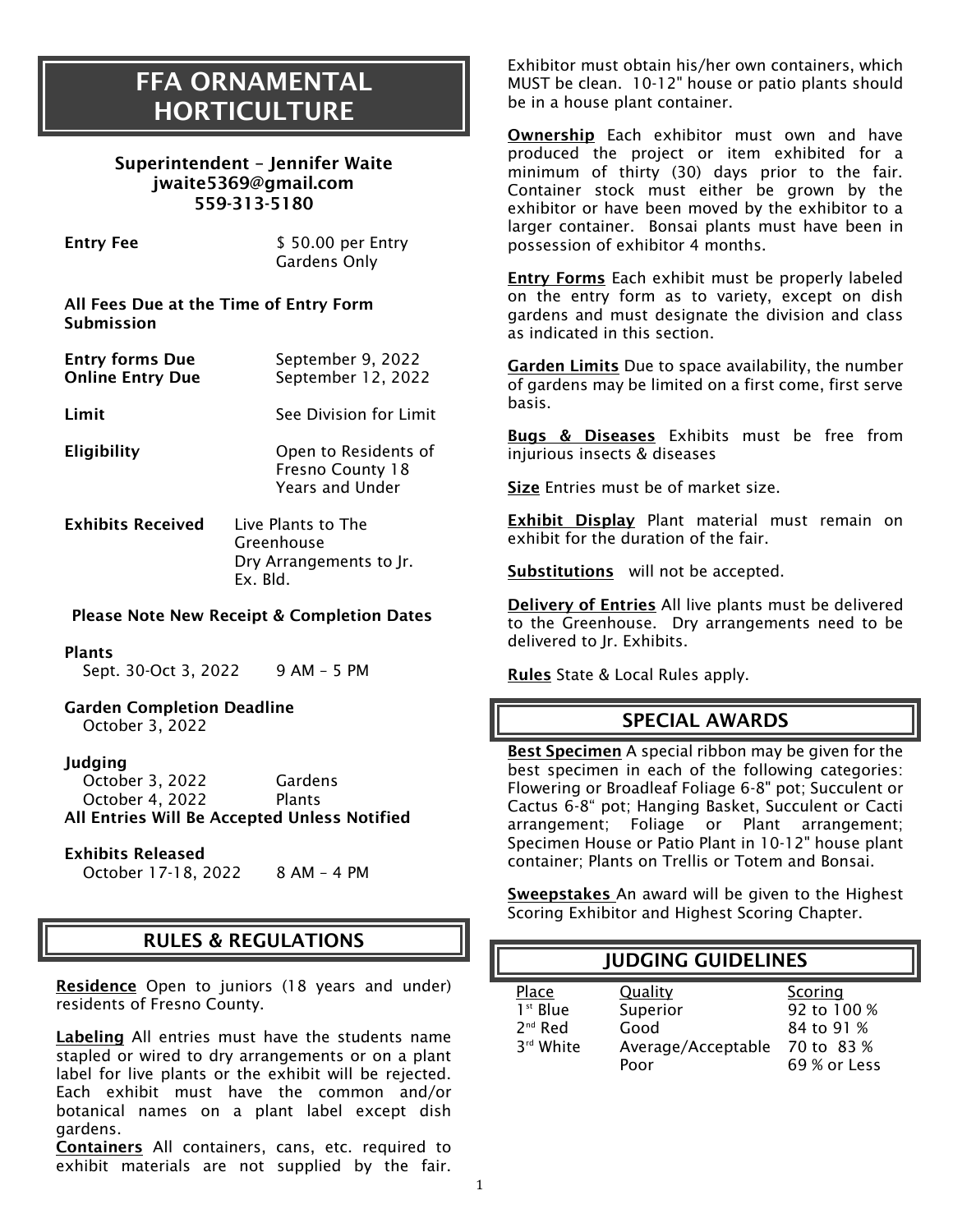## HOUSE & PATIO PLANTS

#### All Foliage is to be in a 6" – 8" Pot

| <b>Entry Fee</b>          | None                                                        |
|---------------------------|-------------------------------------------------------------|
| <b>Entry Form Due</b>     | September 9, 2022                                           |
| <b>Online Entry</b>       | September 12, 2022                                          |
| <b>Forms Due</b><br>Limit | See Division for Limit                                      |
| Eligibility               | Open to Residents of<br>Fresno County 18 Years<br>and Under |

#### Danish System of Judging

#### Cash Awards Offered per Class

| Place           | Award  |
|-----------------|--------|
| 1 <sup>st</sup> | \$1.50 |
| 7 <sub>nd</sub> | \$1.25 |
| 3rd             | \$1.00 |

#### DIVISION 2000 FLOWERING OR BROADLEAF

#### Limit Two Entries per Class

- Class
	- 1. Coleus
	- 2. Dracenia
	- 3. Dumb Cane
	- 4. Ficus
	- 5. Peace Lily
	- 6. Peperomia
	- 7. Spider Plant
	- 8. Any Other
	- 9. Plant in unusual container container not to exceed 8" wide

#### DIVISION 2001 SUCCULENT OR CACTUS

#### Limit Two Entries per Class

#### Class

- 1. Aloe
- 2. Echeveria
- 3. Jade
- 4. Kalanchoe
- 5. Peperomia
- 6. Sedum
- 7. Any other Identify
- 8. Plant in unusual container container not to exceed 8" wide

## DECORATIVE PLANTS

Entries must be in 8" container or larger

| <b>Entry Fee</b>                                 | None                                                               |
|--------------------------------------------------|--------------------------------------------------------------------|
| <b>Entry Form Due</b>                            | September 9, 2022                                                  |
| <b>Online Entry</b><br><b>Forms Due</b><br>Limit | September 12, 2022                                                 |
|                                                  | See Division for Limit                                             |
| Eligibility                                      | Open to Residents of<br><b>Fresno County 18 Years</b><br>and Under |

#### Danish System of Judging

#### Cash Awards Offered per Class

| <u>Place</u>    | Award  |
|-----------------|--------|
| 1 <sup>st</sup> | \$4.00 |
| 2 <sub>nd</sub> | \$3.25 |
| 3 <sup>rd</sup> | \$2.50 |

#### DIVISION 2002 HANGING BASKET

Limit Two Entries per Class

- Class
	- 1. Bolivia Jew
	- 2. Golden Pothos
	- 3. Spider Plant
	- 4. Jews
	- 5. Swedish Ivy
	- 6. Dracenia
	- 7. Arrow Head
	- 8. Begonia
	- 9. Any Other Identify

#### DIVISION 2003 SUCCULENT OR CACTI ARRANGEMENT

Limit Two Entries per Class

#### Class

1. Three or more species.

#### DIVISION 2004 FOLIAGE/COLOR PLANT ARRANGEMENTS

#### Limit One Entry per Class

Class

- 1. Bowl Arrangement 8"-18" maximum
- 2. Glass Dish Garden 8" minimum opening

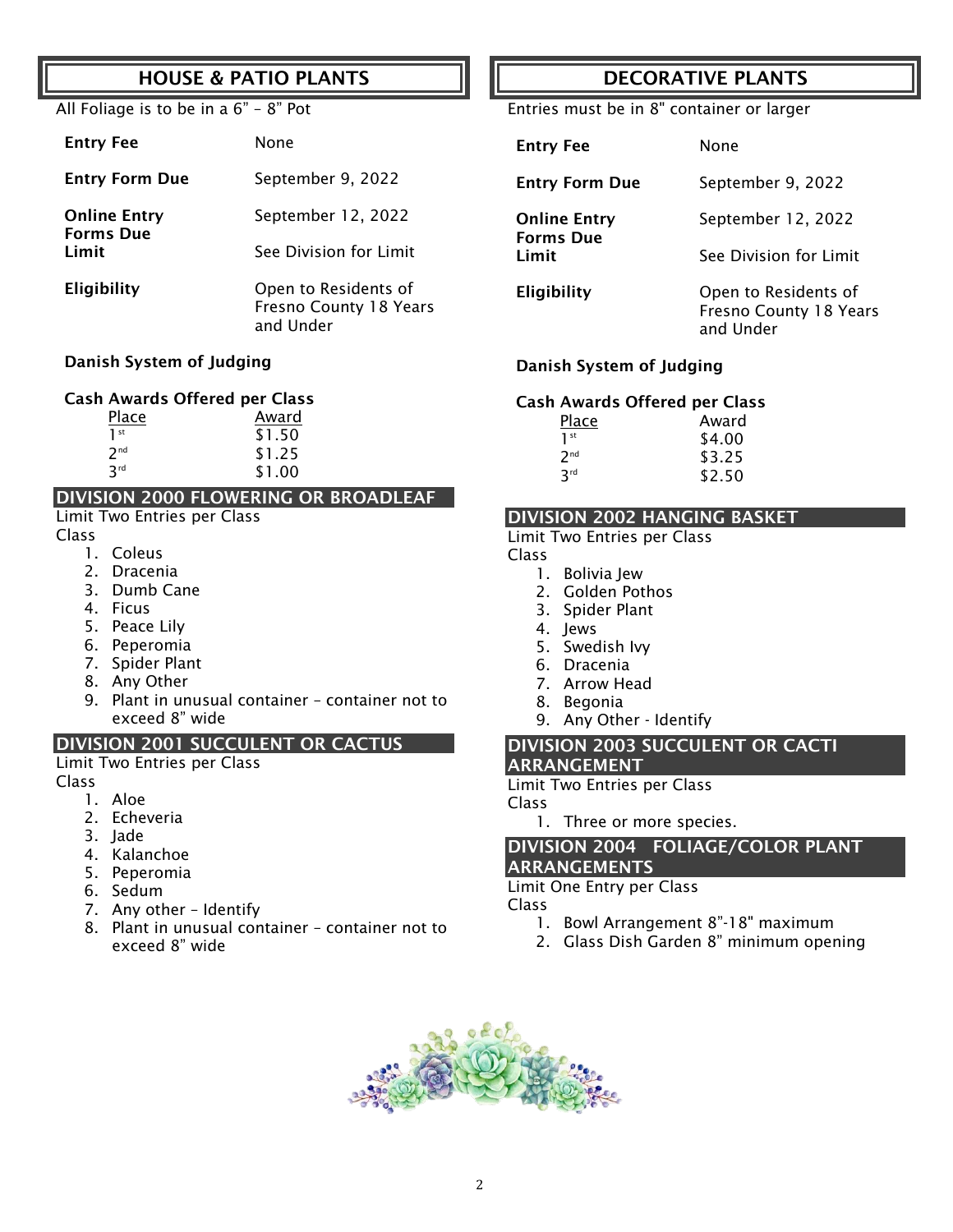#### DIVISION 2005 SPECIMEN HOUSE OR PATIO

Plant in 10"-12" House Plant Container Limit Two Entries per Class Class

- 1. Ficus
- 2. Dracena
- 3. Peace Lily
- 4. Rubber Plant
- 5. Croton
- 6. Begonia
- 7. Parlor Palm
- 8. Gold Dust
- 9. Dumb Cane
- 10. Any Other Identify

#### DIVISION 2006 BONSAI

Limit Two Entries per Class Class

- 1. Single Plant
- 2. Group Planting/Forest Style (Yose-ue)
- 3. Bonkei Landscape Scene

#### DIVISION 2007 PLANTS ON TRELLIS/TOTEM OR TOPIARY

Limit Two Entries per Class

Class

- 1. Plants on Trellis/Totem Pot Size 6" to 12"
- 2. Topiary Specialty Plan

## GARDEN DISPLAYS

| <b>Entry Fee</b>                            | \$50.00<br>Gardens Only                                     |
|---------------------------------------------|-------------------------------------------------------------|
| <b>Entry Form Due</b>                       | September 9, 2022                                           |
| <b>Online Entry Forms</b><br>Due            | September 12, 2022                                          |
| Limit                                       | One Entry per Chapter                                       |
| Eligibility                                 | Open to Residents of<br>Fresno County 18 Years<br>and Under |
| <b>Garden Completion</b><br><b>Deadline</b> | October 3, 2022                                             |
| Judging<br>American System of Iudging       | October 4, 2022                                             |

#### Cash Awards Offered per Class

| Place           | Award    |
|-----------------|----------|
| 1 <sup>st</sup> | \$225.00 |
| 2 <sub>nd</sub> | \$205.00 |
| 3rd             | \$185.00 |
| 4 <sup>th</sup> | \$165.00 |

#### RULES FOR GARDEN DISPLAYS

Deadline Deadline for garden entry forms is September 12th, 2022. Forms can be turned in by mail or in person to the exhibit office.

**Eligibility** Must be a FFA Chapter project. Individuals may not enter. Only one garden per chapter allowed.

**Entry Fee** Failure to complete garden will cause forfeiture of entry fee.

Size Size of the gardens is 10 feet wide by 12 feet deep. Gardens will not be located in the Greenhouse. Please contact Superintendent regarding placement for the 2022 year.

The gardens will be located indoors, partial shade or full sun. Please indicate on entry form garden sun requirements.

Theme The theme for the Garden Displays is an attractive garden landscape carefully considering take home elements and suitability for home display. Use of rock or other accessories is allowed.

Garden Parts Frame and fill furnished by the Big Fresno Fair. Pools & streams must be of fiberglass, metal, or plastic preformed material and must not leak. Color flowers recommended in 6" pot.

State Rules Exempt from State Rules 9-6 and VII-14.

Check-in Check in with Floriculture Superintendent prior to constructing gardens.

Set-up Times Work on gardens may begin the week of Sept. 26, 8 AM to 5 PM and must be completed by Monday, October 3, 2022 5:00 PM.

Construction Garden display must be designed, constructed and installed by organization members. INSTRUCTORS & OTHER ADULTS MAY SUPERVISE ONLY. Technical professionals will not be allowed during installation.